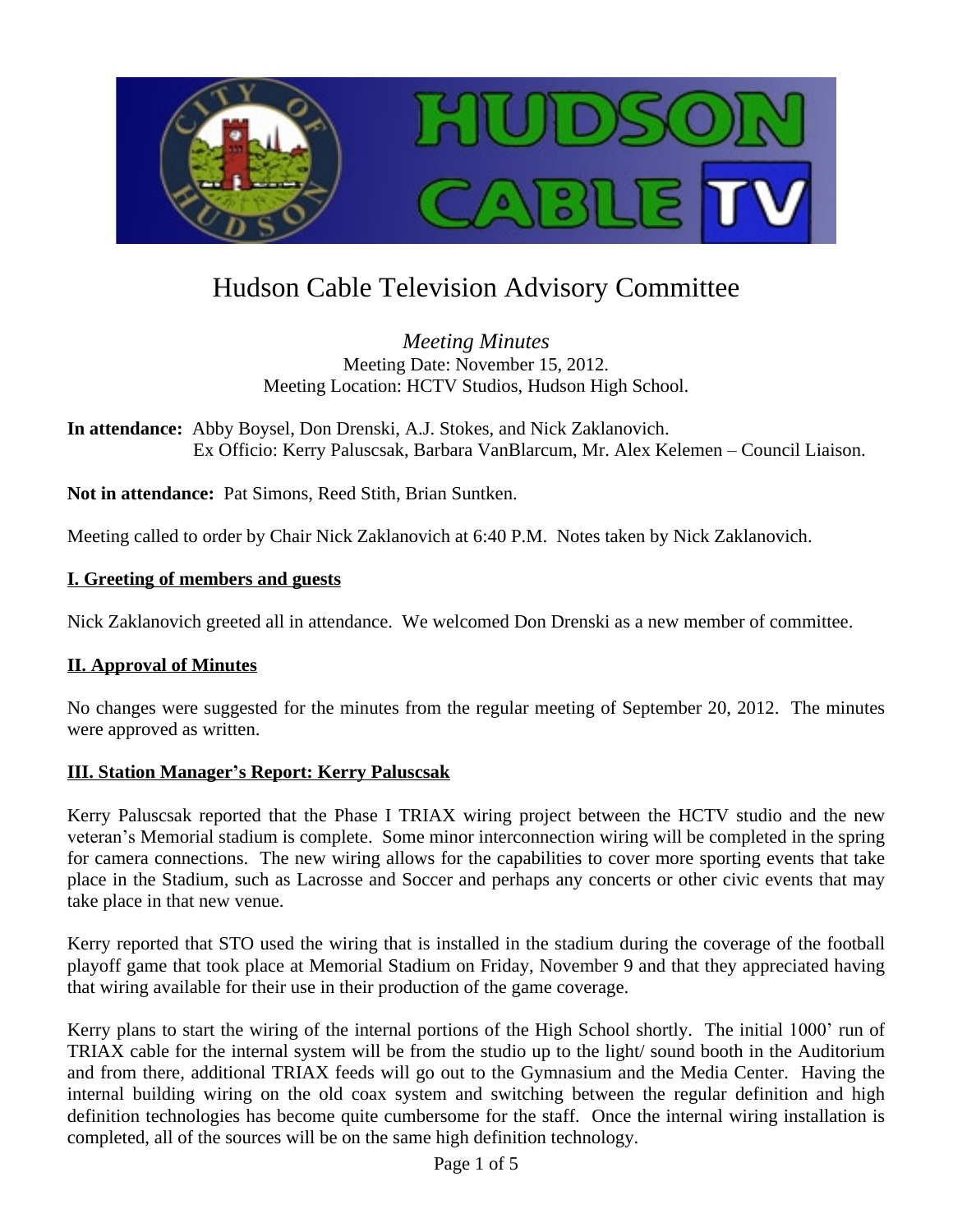## **III. Station Manager's Report: Kerry Paluscsak, continued**

Kerry said that HCTV still has commitments to produce programming using the old format initially, including School Board meetings, Boy's & Girls Basketball games and the Holiday concerts.. The Holiday concert series will run through the month of December and HCTV will record all three presentations. Brian Suntken has volunteered to produce and direct the concerts again this year. The programs will not be sent out live as they were last year, but will instead be shot live to record and then post produce the concerts for presentation at a later date.

# **IV. CAP ACT Update – Kerry Paluscsak**

Kerry said that Congress still has the CAP Act on their docket, but with the heavy demands of the end-ofyear taxing and spending situation, the House and Senate are expected to work well into the month of December. It is hoped that further action on the CAP Act will be part of the year ending business. If not, the act will still be on the docket when the new Congress convenes in January, 2013.

Kerry said that support for the CAP Act still appears to be strong on a bi-partisan basis. HCTV is now regularly scheduling PSA announcements concerning the CAP Act during breaks in Public Access programming. The PSA announcements, which were produced by the Alliance for Community Media, are intended to make the public aware of the possibility that community programming could be curtailed without passage of the CAP Act. The CAP Act PSA announcements will continue to be scheduled until the CAP Acct is approved.

### **V. Public Access Update – Barbara VanBlarcum**

Barbara VanBlarcum reported that Hudson Rotary covered the candidates and issues in the recent election. The PTA produced a program about the PIF levy for the Hudson Schools. The League of Women Voters produced a program regarding State Issue #2. The PTO produced a program related to the Run for Schools event. Healthy Hudson continues to produce a monthly program. The Hudson EMS came in to record two PSA announcements. The first was for their "Fridge Pack" initiative and the second PSA, which will be on the schedule in January, extols the virtues of heart defibrillator machines, including an interview with a citizen whose life was saved by the defibrillator at Ellsworth Meadows Golf Course.

The Akron Youth Ballet produced a PSA related to their Nutcracker performances at the Akron Civic Theatre that are coming up late in November and also in December. Western Reserve Academy produced two concerts for Music from the Western Reserve and a few guest speaker sessions. HCTV produced some programs of Hudson Community First events. The Take a Second, Make a Difference program is on the station right now, as is the Resiliency forum that took place in the Media Center a few weeks ago. Coming soon is a Career Panel program where the students hear from several professional people about life in the business world.

Brian Suntken has produced a Buckeye Music program that was made at The Ohio State University and other locations. The Women's Club had a nice presentation to honor Veteran's Day that is being shown on the station.

The Clocktower 100<sup>th</sup> Birthday party, Taste Of Hudson and Green on the Green were all recent community events that have appeared recently on the station. The Channel 17 Bulletin Board has also been busy with announcements from all types of organizations.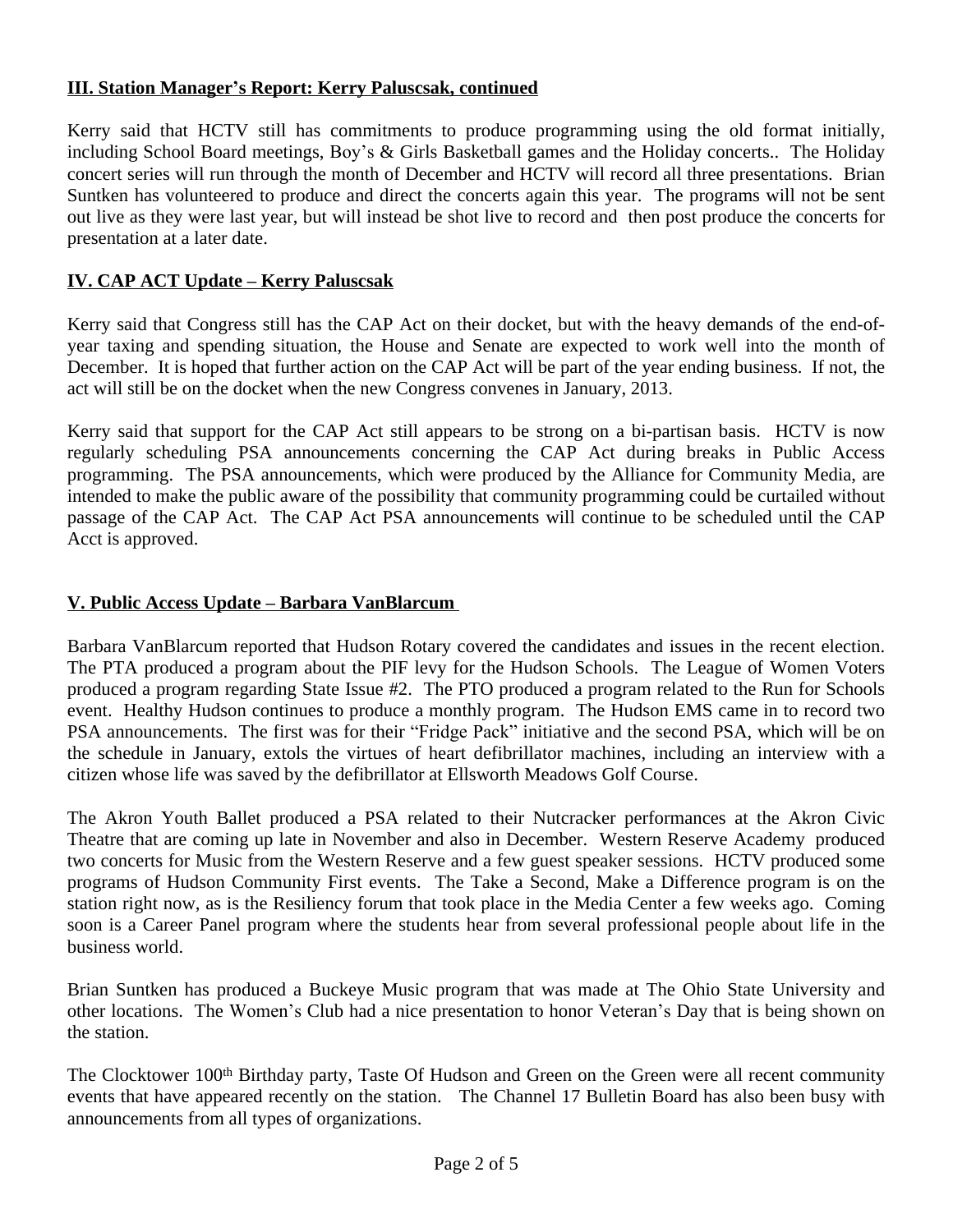## **V. Public Access Update – Barbara VanBlarcum, continued**

Kerry added that the programming hour quantity data that was lost some time ago, is being resurrected via the hard work of Jamie Douglas from the staff. The data for 2011 is now available and half of the 2012 programming hour information has been restored. For 2011, Kerry reports that 14,808 hours were presented. For 2012, the station is on track to possibly reach the 15,000 hour mark.

Kerry also added that he had just attended the first round of five-year budget meetings before Council. During the meetings, Dr. Williams made some suggestions relating to the way that donation funds are included in the budget.

Mr. Kelemen stated that there was also concern expressed by Council that the revenue source from Time/Warner will remain stable. Of course, Council is aware that we have no control over the funds that come from Time/Warner. Kerry said that satellite television services are the only real threat to Time/Warner business in Hudson, and therefore a threat to the funding brought forward from the cable company. If another cable choice becomes available in Hudson, the same franchise charges generated from Time/Warner would apply to the new cable operator, whoever that may be. Looking at the quarterly payments from Time/Warner, the satellite threat does not appear to have much, if any impact.

## **VI. Committee Direction & Future Course – All**

Following the discussion related to the future direction of the committee, we had discussed making a presentation to City Council to advise them of the outcome of those discussions. However, since the final presentation was not in a form that could be used as a presentation, Nick passed around a copy of a PowerPoint presentation that he made that condensed and organized the future plan. The single printed copy of that PowerPoint presentation was passed around the group. Nick said that he would e-mail the presentation to the membership.

Nick asked Mr. Kelemen for his opinion on the committee making a presentation to Council or if he (Mr. Kelemen) would be the better vehicle to advise Council. Mr. Kelemen responded that he felt that the committee should present to Council the outcome of our future course discussion, indicating that he did not think that as the liaison to the committee it would be something that he should be doing. Mr. Kelemen suggested that January or February of 2013 would be a good time to request time for a presentation.

He also suggested that a video presentation might be a good thing to do as part of the Council update, perhaps documenting the evolution of the operation of the years including program as well as the technical evolution of the station. Mr. Kelemen suggested that the video created may then be applicable as a promotion video that could be shown on the station and / or shown to groups around the community.

Kerry suggested that the Council Workshop would be the best venue for a presentation to Council. Mr. Kelemen reported that the tentative Workshop dates for the first two months of 2013 are – January 22, February 12 and February 22. We would have to advise Council ahead of time when we would like to appear before them for a presentation.

### **VII. Community Organization Liaison**

As part of the new committee focus, we would like to start visiting and hopefully building relationships with the numerous groups and organizations in town. Nick was reviewing the list of organizations that Barb had generated with an eye towards prioritizing the groups that we would like to target for presentations.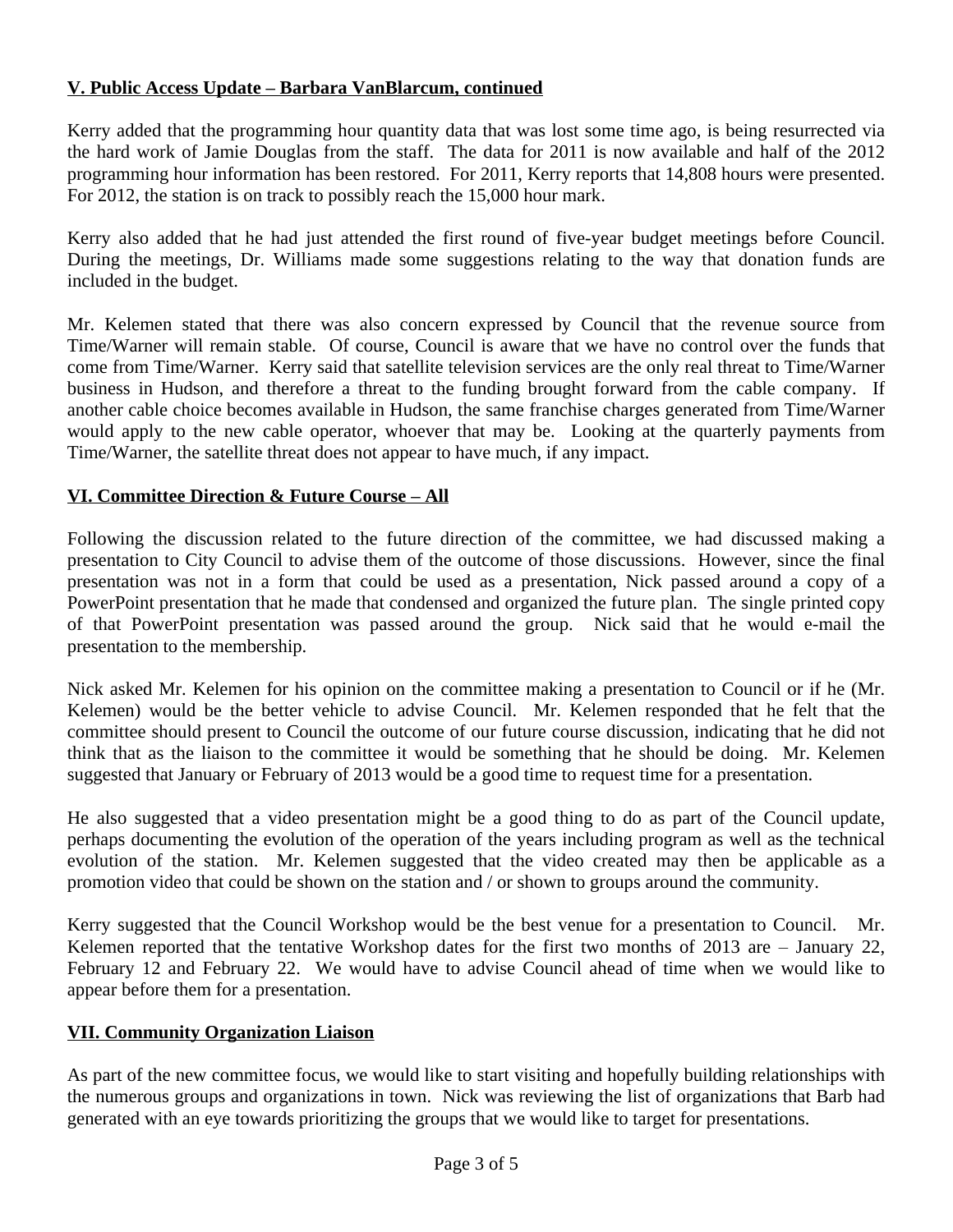#### **VII. Community Organization Liaison, continued**

Nick said that the most recent Hudson Community Directory also contained a list of organizations in the City, some of which were not included on the original list. He said that he will incorporate any new suggested organizations onto the prioritized liaison list.

At the last meeting, a presentation guide was distributed as a base line for committee visits with organizations. Nick suggested that on the group presentations we could work as two-person teams, much like we did during the personal interviews that were conducted. Barb suggested two organizations that should be priority targets for a visit: the Hudson Kiwanis and the Hudson Jaycees.

#### **VIII. Committee Fund Raising Development – Brian Suntken & Nick Zaklanovich**

Nick reported that he and Brian have not met since the last meeting and have not been able to move any further on the fund development efforts. We hope to have more update information before the next committee meeting.

#### **IX. Previous Meeting Follow Up Discussions**

Nick asked Kerry if the retirement of the current 14<sup>th</sup> Ohio Congressional Representative Steve LaTourette would have an impact on the CAP Act enactment efforts. Kerry answered that there are numerous cosponsors of the act, but that Congressman LaTourette was a strong supporter of Community Access Television and we hate to lose someone with such staunch support for PEG and the CAP Act.

Nick asked if Kerry knew the position of the newly elected representative, Mr. David Joyce, concerning the CAP Act. Kerry did not know what Mr. Joyce's feelings are, but Nick said that he would make contact with Representative-elect Joyce to ask for his support on the legislation.

Nick asked for an update on the TRIAX wiring installation inside of the high school building. Kerry responded that the cable is in the building, but it has not been installed. He had hoped to have had the building wiring installed before November 30, 2012, but if that does not happen, the station will continue to use the old cameras and cabling for events in the High School building, until such time as the new TRAIX cable is installed. When the wiring installation does take place, the plan is to have the school perform the installation. Hudson Public Power personnel will not be involved on the interior wiring as they were on the wiring installation to the Stadium.

As discussed at the September meeting, a copy of the minutes was sent to Sheryl Sheatzly, Communications Manager for the Hudson City Schools. After receiving the minutes, Sheryl had indicated that she would attend the November committee meeting. Kerry added that HCTV is working with the schools on a shared intern that will be working with Sheryl on PSA messages that will then be recorded in the HCTV studio. The intern will be a University of Akron student with plans for the program to start in January, 2013. It is hoped that the internship will be an on-going revolving program with a new student brought in every semester.

Nick thought that perhaps we should make an attempt to contact Western Reserve Academy to see if there is any interest in building on the relationship that is already in place between the school and the station. Barb suggested that Thomas Moore, who is the communications liaison at WRA would be the most likely contact at the school.